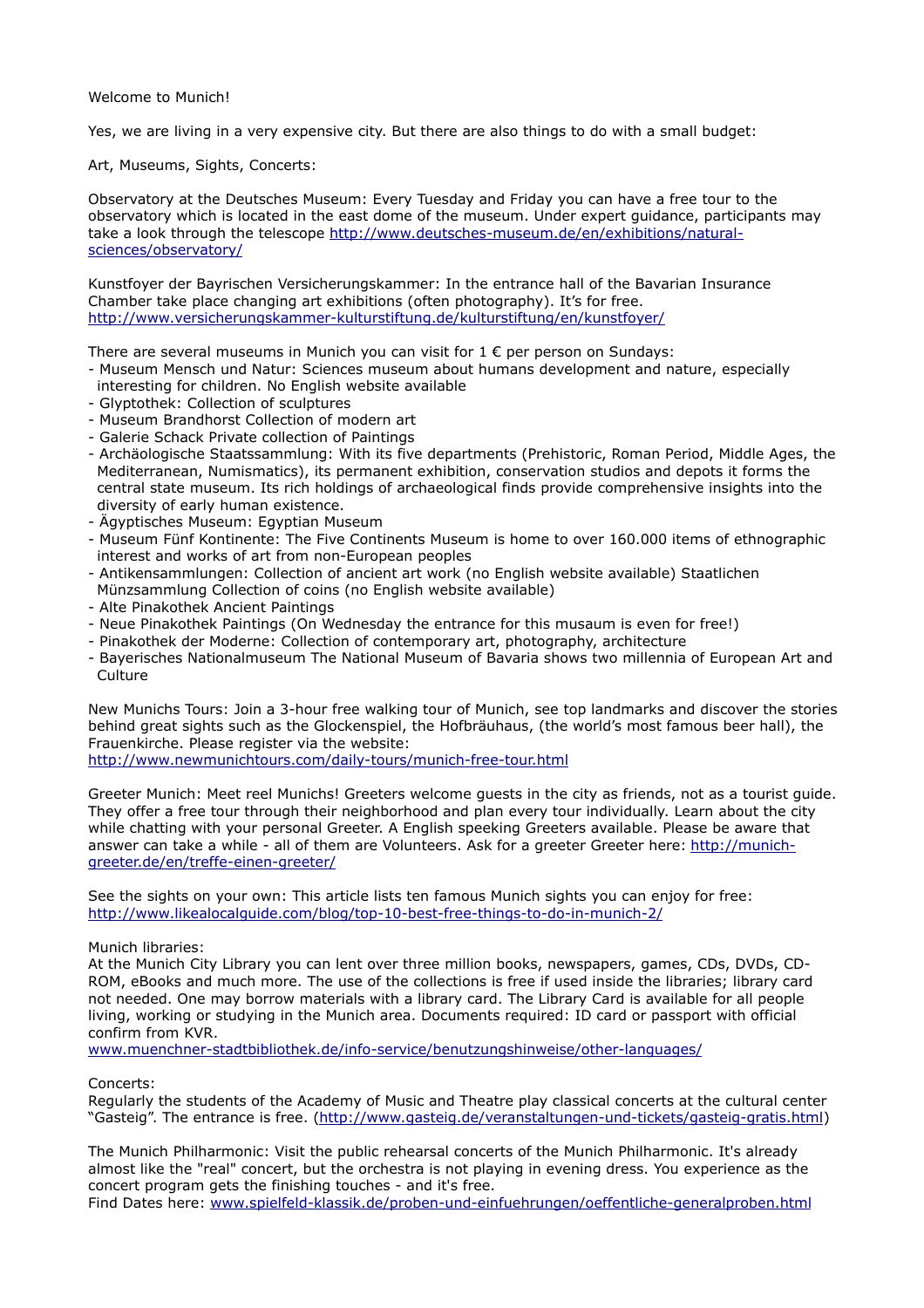Sports:

- The famous Munich soccer club FC Bayern offers fans the opportunity to watch the players training. Such public workouts take usually place at least once a week. Find more information: <http://www.fcbayern.de/de/club/saebener-strasse/besucher-info/index.php>
- From May to September the City of Munich offers several free sport classes (Gymnastics, yoga, etc.) in several parks. Find more information here. [\(http://www.fcbayern.de/de/club/saebener](http://www.fcbayern.de/de/club/saebener-strasse/besucher-info/index.php)[strasse/besucher-info/index.php\)](http://www.fcbayern.de/de/club/saebener-strasse/besucher-info/index.php)

## Kulturraum München:

<http://www.kulturraum-muenchen.de/eintritt-frei/>It's a list of all kind of cultural happenings in Munich which are for free.

Museum Villa Stuck – Late Night: Every Friday evening the museum invites to a free late night happening. FRIDAY LATE offers live performances, readings, discussions, music from guest DJs and guided tours through the historic rooms of the Villa Stuck with the museum's collection and the temporary exhibitions. [\(http://www.villastuck.de/vermittlung/friday\\_late.htm\)](http://www.villastuck.de/vermittlung/friday_late.htm)

## Tollwood:

It's a Munich festival, two times a year, one in summer, one in wintertimes. Most events do cost something – but you can enter the festival area and have a look around. Also some concerts are for free. Next start: 24th of November till 31 of December at Theresienwiese, Munich. More information here: <http://www.tollwood.de/english/winterfestival-2015/>

## Streetlife Festival:

Takes place twice a year. A huge festival on the Leopoldstraße and Ludwigstraße with many street artists, concerts, children plays, Next date is June, 11-12th 2016. Entrance is free [www.streetlife-festival.d](http://www.streetlife-festival.de/)

#### Theatron Music Summer:

This festival takes places from end of July to end of August. People go there to have a picnic and listen to the free concerts which are performed every evening on the Theatron stage, which is located at the artificial lake in the Olympiapark. Two times during the festival there a fire works. Be early to find a place. [http://theatron.net](http://theatron.net/) 

## **Socializing**

- Dancing Lessons: Salsa Dancing lessons every Wednesday from 8pm-9pm at Ballettschule Fock-Nüzel, directly at Pasing Arcaden (Josef-Felder-Str. 51, 81241 München). Refugees don't pay a fee! Please register in advance. Contact: Peyman Saba, Tel. 0172/4616131 or [peyman.saba@gmx.de](mailto:peyman.saba@gmx.de)
- Sing together: Shareasong is a project which is bringing together migrants and refugees who would like to sing with Munich choirs. You are cordially invited to present a song from your home country to a Munich choir. The choir leader will help you bring your song into harmony with the choir. Therefore you don't have to be a professional singer, but simply enjoy singing! If you already have the sheet music, it would be helpful if you could bring it along – if not, we would try to find it or, with your help, arrange it. You can come on your own or bring friends or family along. We look forward to hearing from you please contact us at [shareasong@gmx.net](mailto:shareasong@gmx.net) or phone us at 0171 - 88 32 799.
- Culture Kitchen: People cook together. Find more information on the website. [http://www.save-me](http://www.save-me-muenchen.de/culturekitchen/)[muenchen.de/culturekitchen/](http://www.save-me-muenchen.de/culturekitchen/) (in German)
- Couchsurfing: This is an international online community. You can register and look for events in Munich. For example: the weekly Munich meeting. [\(www.couchsurfing.com\)](http://www.couchsurfing.com/)
- Foodsharing: Foodsharing is an initiative which collects foods from supermarkets before it's thrown away. You can register online, you will be trained how it works and you can keep the food you save. [\(https://foodsharing.de/ueber-uns\)](https://foodsharing.de/ueber-uns)

UrbanGardening: You like gardening? Then be a part of the different urban gardening project of Green City.

- Essbare Stadt München: You can find the garden at the Sachsenstraße 2 (entrance opposite Halle 2). Gardening always on Tuesdays, 4-6pm pm and on Fridays 3-5 pm. <https://www.greencity.de/projekt/essbare-stadt/>
- Giesinger Grünspitz: Another public gardebn you can find in the eastern part of the "Giesinger Grünspitz". Usually people meet Thursdays from 4 pm and on Saturdays from 2pm (spring to fall). You are invited to come by! https://www.greencity.de/projekt/giesinger-gruenspitz/
- Wabengarten: The Wabengarten is located on the grounds of environmental education center in the Englschalkinger Straße 166 in Munich. Usually people meet at the garden on Mondays, Fridays and on Saturday afternoons.<https://www.greencity.de/projekt/wabengarten/>
- O'pflanzt is: A community garden in the heart of Munich. Located at Schwere-Reiter-Straße, corner Emma-Ihrer-Straße (Tram 12, 20, 21, N20 & Metrobus 53 at stop Leonrodplatz) Everybody is invited to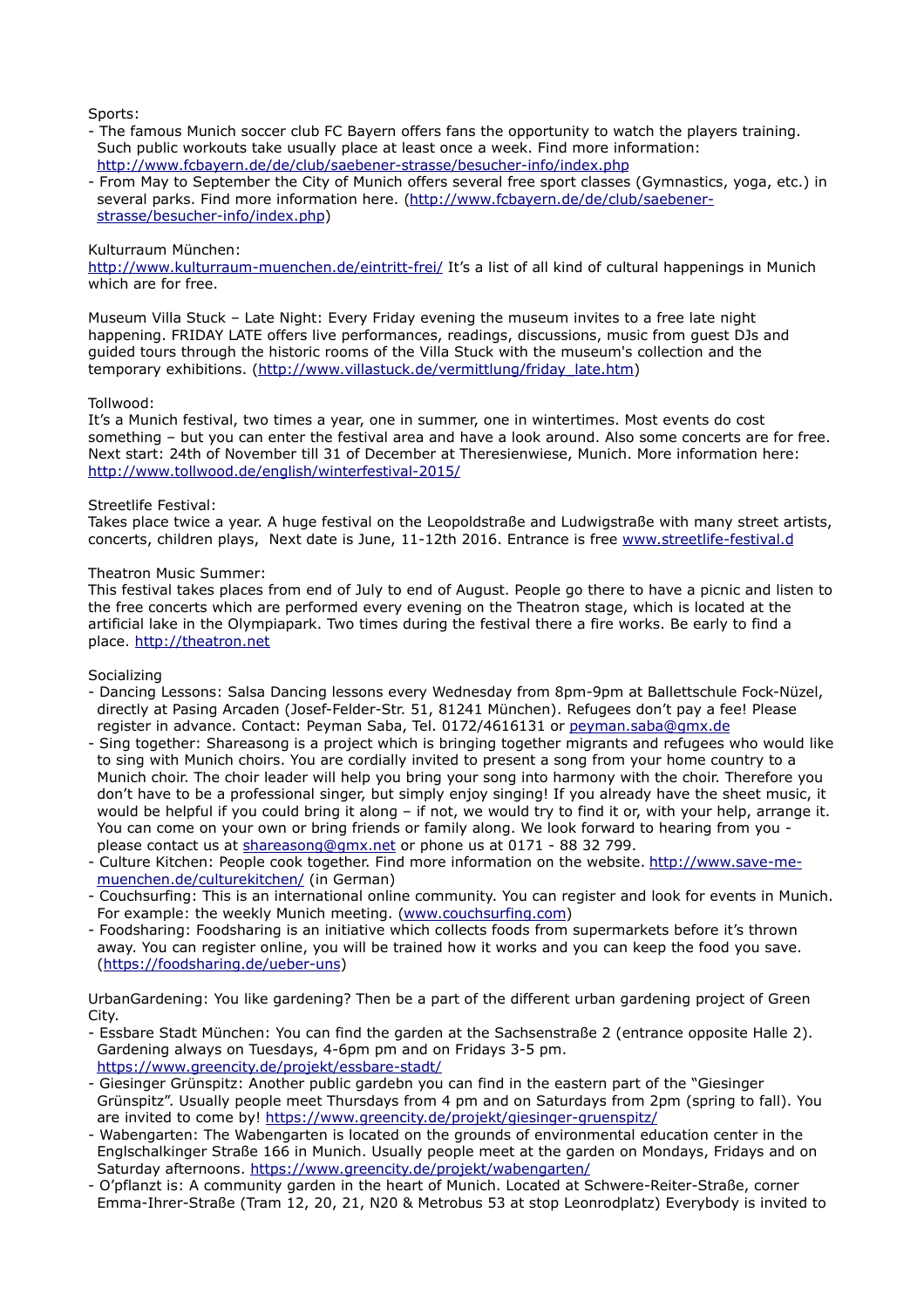garden with the community and to bring the city to flourish. Our opening times: Sundays 14-18pm. 2015 season did end already. From November only at events and on appointment: see calendar on website. [http://o-pflanzt-is.de](http://o-pflanzt-is.de/)

Cook and Code: PC-Help meets Food. This project offers different IT-courses in exchange for food (eg a cake). Please register in advance as participants are limited. Check the Facebook side for upcoming events:<https://www.facebook.com/cookandcode/>

Clothes, toys, furniture, etc.:

There are several spots in Munich where you can buy clothes and other things for a small amount of money.

- - [http://diakonia-kaufhaus.de:](http://diakonia-kaufhaus.de/) At Dachauerstraße 192 you can buy crockery and books, kitchen buffets, sofas, refrigerators, washing machines, books, office furniture and clothes for a small amount of money. The things are ready for use and have been previously checked professionally on functionality and safety.
- Halle 2: Here you can buy cheap second hand stuff like books, toys and furniture. [http://www.awm](http://www.awm-muenchen.de/privathaushalte/abfallvermeidung/halle-2.html)[muenchen.de/privathaushalte/abfallvermeidung/halle-2.html](http://www.awm-muenchen.de/privathaushalte/abfallvermeidung/halle-2.html)
- Secondhand-Führer: It's a list of all kind of second hand stores in Munich [https://www.awm-](https://www.awm-muenchen.de/privathaushalte/abfallvermeidung/secondhandfuehrer/secondhandlaeden-in-muenchen-und-umland.html)

[muenchen.de/privathaushalte/abfallvermeidung/secondhandfuehrer/secondhandlaeden-in-muenchen](https://www.awm-muenchen.de/privathaushalte/abfallvermeidung/secondhandfuehrer/secondhandlaeden-in-muenchen-und-umland.html)[und-umland.html](https://www.awm-muenchen.de/privathaushalte/abfallvermeidung/secondhandfuehrer/secondhandlaeden-in-muenchen-und-umland.html)

- Flea markets: It's a list of flea markets in Munich, where you can buy all kind of stuff - and bargain about the price. http://www.muenchen.de/veranstaltungen/events/flohmaerkte.html

## Mobility:

Renting a bike: Mietrad der Münchner Verkehrsgesellschaft (MVG): You have to download the App "MVG more" and register. Then you can borrow a bike at several stations. Price is 8Ct per minute. App "MVG more" Select your preferred bike from the map, by pressing on the bike icon. By clicking the icon the rent starts and you will receive a PIN code in your app, which you enter in the on-board computer on the bike. This automatically opens the lock and you can start bicycling. The return is possible at all publicly reachable places any time at all or at the several return stations. At the stations you push your bicycle in the bracket until the bike locks. If you park the bike somewhere publicly in the city, enter the PIN Code to confirm the return on the board computer of the bike after you have locked the MVG bike with the integrated lock on the front axle lock.<https://www.mvg.de/services/mobile-services/mvg-rad.html> (Website only in German)

Free Cargo Bike: You can rent this cargo bike. It's free. You have to register on the website, book via calender, then you receive a booking code. With the booking code and your ID you go to the station, where the cargo bike is available on the day you booked. After using it, you have to bring it back to this station.

<https://www.lastenrad-muenchen.de/#home>(Website only in German)

Bayern-Ticket: With this train ticket you're allowed to travel for one day through whole Bavaria. It costs 23 € plus 5 € per each person - Maximum five persons on one ticket allowed. Note: It's only valid for regional trains, not ICE! Bayern ticket 9-3am the following day, on weekends throughout the day

Bayern-Ticket Night 18pm – 6am, on weekends to 7am <http://www.bahn.de/p/view/angebot/regio/bayern/bayernticket.shtml>

# Education:

- Learning German: The http://fluechtlingshilfe-muenchen.de offers free work books to learn German, Download here with english comments: http://tinyurl.com/ngxd7a4 , Download here with Arabic comments:<http://tinyurl.com/py8dfoj>
- The Münchner Volkshochschule offers all kind of courses (arts, languages, sciences). The classes are not for free, but mostly affordable[.https://www.mvhs.de/](https://www.mvhs.de/) (Website only in German)
- Massive Open Online Courses: It's a list of worldwide online university courses you can attend via internet.<https://www.mooc-list.com/>

## Jobs:

- [www.workeer.de:](http://www.workeer.de/) On this website you can find internships or job opportunities

Help others:

Diakonia is always looking for volunteers who help to sort clothing donations for refugees. Click in the calender on the day you like ro help and register yourself. You will receive a confirmation email. Sorting center at Stahlgruberring 8:<http://diakonia-fluechtlinge.de/zeit-spenden/spendensortierung-ost> Sorting Center at Dachauer Str. 192<http://diakonia-fluechtlinge.de/zeit-spenden/spendensortierung-west>